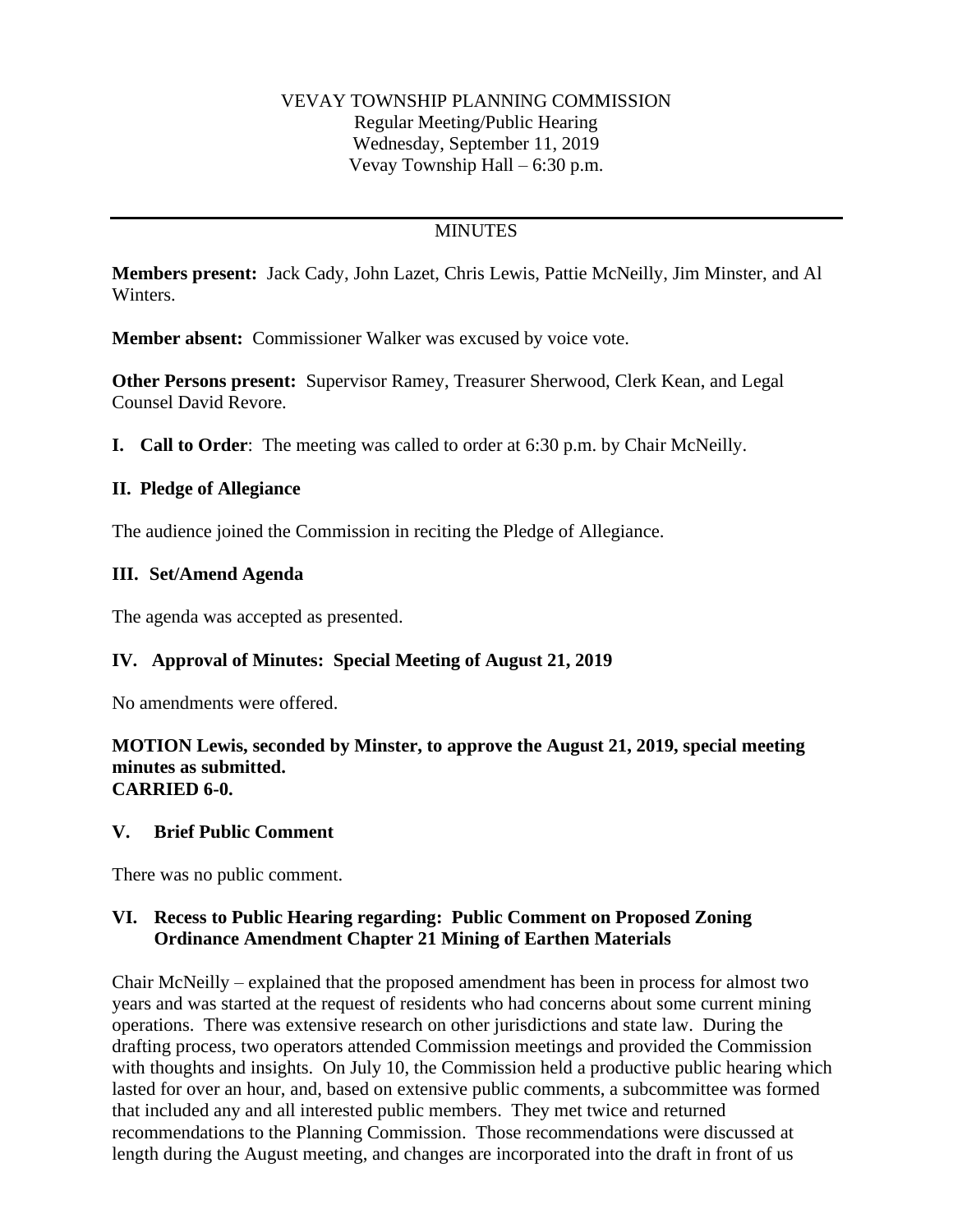tonight. The amendment has been drafted by Commissioners with the assistance of legal counsel and input from several operators and residents. Changes include extending the life of a SLU permit to ten years, up from five; clarifying that private, non-commercial operations are not subject to proposed new Chapter 21, especially improving access to farm fields; a few technical changes; and reducing the depth of topsoil for reclamation to four inches.

John Fischer – thanked the Commission for including the public as members of the subcommittee. He noted that the 500 foot setback for crushing operations is excessive, as current machinery is so well muffled that road traffic can be louder than crushing, even when only a few hundred feet away. He also noted the \$5 million liability policy is unclear if it applies to each parcel or to the all parcels included within a SLU permit.

Bill Rogers – thanked the Commission for the changes. Vevay Township history includes construction of the Kipp Road overpass over US 127, which was supplied gravel by the then Supervisor, Clerk and Treasurer, who all had gravel mining operations. Current Senate legislation (Senate Bill 431) is proposing \$1500 per acre for reclamation, not \$10,000, which can be prohibitive. The Senate Bill also would provide for four methods of ensuring the cost of reclamation, potentially easing the costs to the SLU permit holder.

# **VII. Adjournment of Public Hearing and Recommencement of Regular Meeting**

There being no further public comment, the public hearing was ended at 6:43 pm, and the regular meeting recommenced.

## **VIII. Reports**

A. August 2019 Building Report

Commissioners had received the Building report, summarizing the three permits issued, including a demolition of a pole barn, construction of a pole barn, and the installation of a roof mounted solar energy system.

B. August 2019 Zoning/Enforcement Report by David Vincent

Commissioners had received the Code Enforcement report, summarizing the 23 complaints received so far in 2019, indicating 12 complaints have been closed due to resolution, compliance, or information being provided to the complainant. The eleven pending complaints are in various stages of being addressed or remediated, and include: three concerning junk/buildings; two concerning trash on property and vehicle parking; metal roofing coming off of a barn; living in a camper and not the unlivable house; two non-compliant signs; unmown property; and a complaint of vegetation impairing vision at a road intersection.

C. City of Mason Public Hearing Notice Requested by Paul Davis Corp. for SLU Permit/Preliminary Site Plan

Commissioners had received copies of the City of Mason email and application documents for proposed "…new construction of a 27,000 sq. ft. building to include offices and storage related to their business of home damage restoration services, on property located on the northeast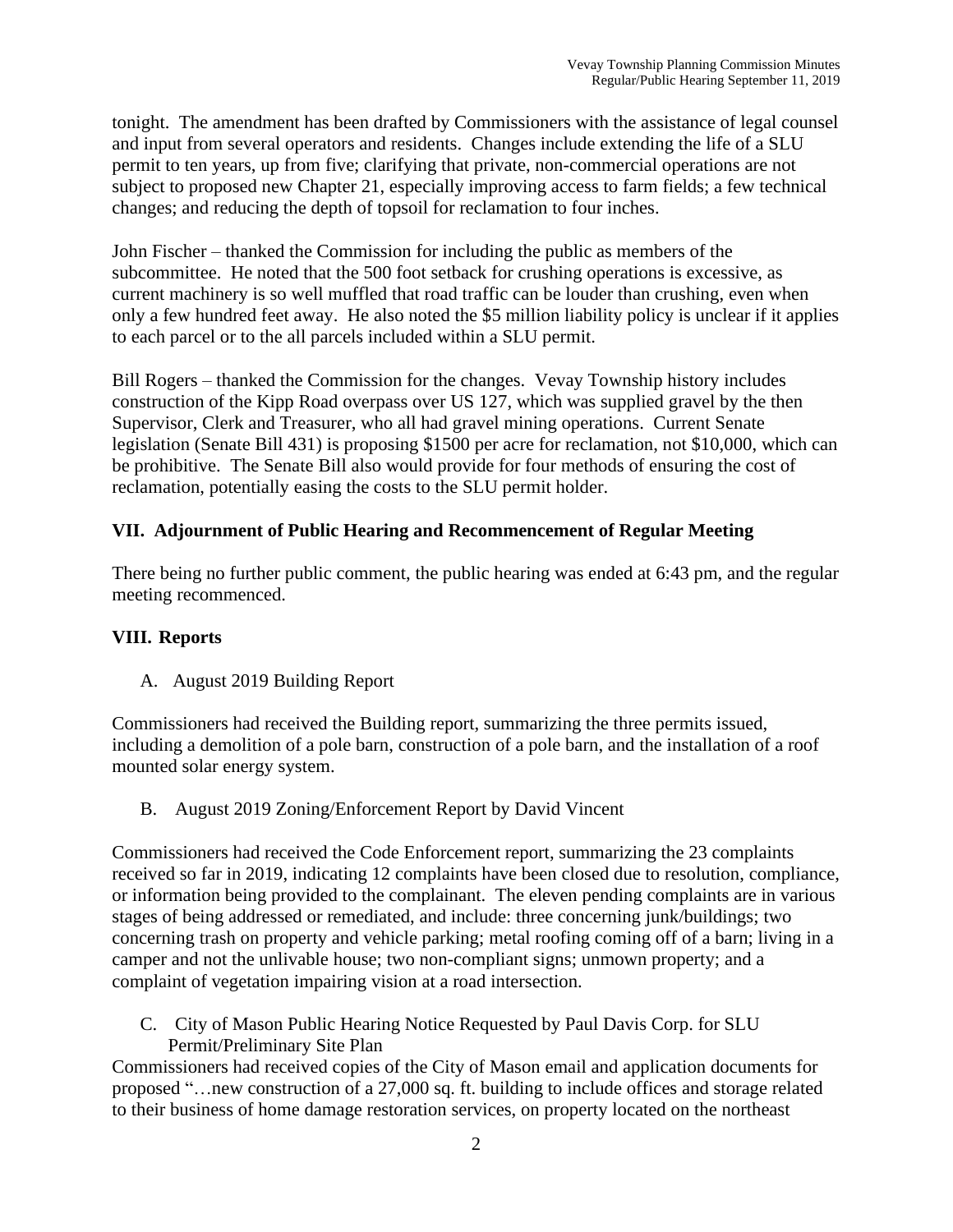corner of Temple Street and Kipp Road…". The public hearing was held on Tuesday, September 10.

D. City of Mason SLU/Site Plan Review Raynor Ponds Construction

Commissioners had received copies of the City of Mason email and application documents for proposed "…development of a new 20 home residential subdivision." The residences would be served by public water, sanitary sewer, and storm sewer. The proposed site is "…property located north of the intersection of Stratford and Eaton roads…". The public hearing was held on Tuesday, September 10.

# **IX. Pending Business**

A. Discussion on Zoning Ordinance Amendment Chapter 21 Mining of Earthen Materials

Commission – had discussion on the process so far and the specific public input that has been received over the past meetings. Based on input tonight from the public hearing, legal counsel was asked to make several minor changes to the draft, along the lines of:

Amend Section 8, subsection (I), in two places: after "Insurances." By inserting "FOR EACH SLU PERMIT ISSUED UNDER THIS CHAPTER,", and also on the third line of the subsection as follows: "…bodily injury in an AGGREGATED amount…". These amendments are for clarification purposes.

Amend Section 8, subsection (A), after "500 feet" by adding a comma and "OR LESS AS RECOMMENDED BY THE PLANNING COMMISSION BASED UPON UNIQUE SITE CONDITIONS,". This amendment allows the Planning Commission a level of discretion for location of crushing operations if unique natural conditions are present.

Amend Section 5 and 6 by replacing the word "mineral" with "EARTHEN MATERIALS" or as appropriate in three places as follows, and amending a fourth subdivision to be the same wording:

- Section  $5(A)(1)$ , first line;
- Section 6 (A)(2)(b), first line;
- $\ddot{6}$  (A)(2)(g), second line;
- $\ddot{6}$  (A)(2)(h), first line; and
- $\ddot{\textbf{a}}$  6 (A)(2)(j), amend the third line by changing "earth materials" to "EARTHEN" materials".

These changes would provide parallelism of terminology, thereby avoiding potential confusion.

The Commission talked of the necessity of gravel mining for especially road repairs while also encouraging such operations to be good neighbors.

The Commission, having discussed the issue of gravel mining for almost two years, having reviewed state law and other jurisdictions' approach to gravel mining, having held two public hearings, plus two subcommittee meetings that included several mining operators and members